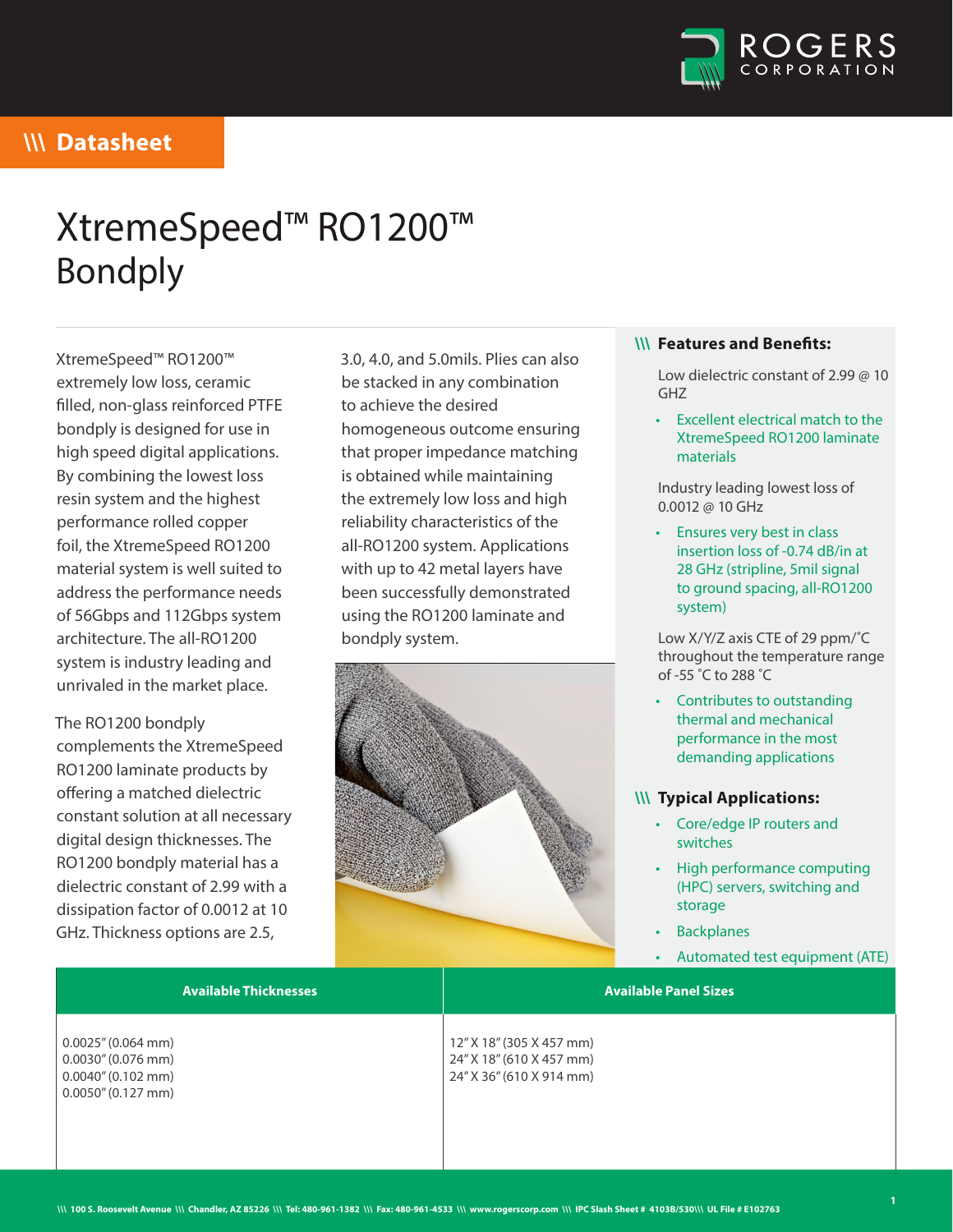

### **\\\ Standard Properties Table**

| <b>Properties</b>                                   | <b>Typical</b><br>Values <sup>(1)</sup> | <b>Direction</b>         | <b>Units</b>             |                          | <b>Test Conditions</b>   | <b>Test Method</b>                  |  |  |  |  |  |
|-----------------------------------------------------|-----------------------------------------|--------------------------|--------------------------|--------------------------|--------------------------|-------------------------------------|--|--|--|--|--|
| <b>Electrical Properties</b>                        |                                         |                          |                          |                          |                          |                                     |  |  |  |  |  |
| Dielectric Constant                                 | 2.97                                    | Ζ                        | $\overline{\phantom{0}}$ | 23°C @ 50% RH            | 10 GHz                   | IPC TM-650 2.5.5.5                  |  |  |  |  |  |
| Dielectric Constant (design)                        | 2.99                                    | $\overline{a}$           |                          | $C-24/23/50$             | $10$ GHz                 | Differential Phase Length<br>Method |  |  |  |  |  |
| <b>Dissipation Factor</b>                           | 0.0012                                  | Ζ                        | $\overline{a}$           | 23°C @ 50% RH            | 10 GHz                   | IPC TM-650 2.5.5.5                  |  |  |  |  |  |
| <b>Volume Resistivity</b>                           | 8.9X10 <sup>7</sup>                     | $\overline{a}$           | Mohm-cm                  | $C-96/35/90$             | $\overline{\phantom{a}}$ | IPC TM-650 2.5.17.1                 |  |  |  |  |  |
| <b>Surface Resistivity</b>                          | 8.5 X10 <sup>5</sup>                    | X,Y                      | Mohm                     | $C-96/35/90$             |                          | IPC TM-650 2.5.17.1                 |  |  |  |  |  |
| Electrical Strength (dielectric<br>strength)        | 880                                     | Ζ                        | V/mil                    |                          |                          | IPC TM-650 2.5.6.2                  |  |  |  |  |  |
| <b>Thermal Properties</b>                           |                                         |                          |                          |                          |                          |                                     |  |  |  |  |  |
| Decomposition Temperature (Td)                      | 530                                     | $\overline{\phantom{a}}$ | $^{\circ}$ C             | 2hrs @ 105°C             | 5% Weight Loss           | IPC TM-650 2.4.24.6                 |  |  |  |  |  |
| Glass Transition (Tg)                               | N/A                                     | $\overline{\phantom{a}}$ | $\overline{\phantom{a}}$ | $\overline{a}$           | $\overline{\phantom{a}}$ | $\overline{\phantom{a}}$            |  |  |  |  |  |
| Coefficient of Thermal Expansion                    | 29                                      | X                        | ppm/°C                   | $\overline{\phantom{0}}$ | -55°C to 288°C           | IPC TM-650 2.4.41                   |  |  |  |  |  |
| Coefficient of Thermal Expansion                    | 29                                      | Y                        | ppm/°C                   | $\overline{a}$           | -55°C to 288°C           | IPC TM-650 2.4.41                   |  |  |  |  |  |
| Coefficient of Thermal Expansion                    | 29                                      | Ζ                        | ppm/°C                   | $\overline{a}$           | -55°C to 288°C           | IPC TM-650 2.4.41                   |  |  |  |  |  |
| <b>Thermal Conductivity</b>                         | 0.5                                     | $\mathsf Z$              | W/(m.K)                  | $50^{\circ}$ C           | z direction              | <b>ASTM D5470</b>                   |  |  |  |  |  |
| <b>Mechanical Properties</b>                        |                                         |                          |                          |                          |                          |                                     |  |  |  |  |  |
| Copper Peel Strength after Thermal<br><b>Stress</b> | 1.75<br>(10)                            | $\mathsf Z$              | N/mm<br>(lbs/in)         | 10s @288°C               | 35 µm foil               | IPC TM-650 2.4.8                    |  |  |  |  |  |
| <b>Physical Properties</b>                          |                                         |                          |                          |                          |                          |                                     |  |  |  |  |  |
| Glass                                               | N/A                                     | $\overline{a}$           | $\overline{a}$           | $\overline{a}$           | $\overline{a}$           | $\overline{a}$                      |  |  |  |  |  |
| Resin-Content                                       | N/A                                     | $\overline{a}$           | L.                       |                          |                          |                                     |  |  |  |  |  |
| Color                                               | N/A                                     | $\overline{\phantom{a}}$ |                          | $\overline{a}$           |                          |                                     |  |  |  |  |  |
| Flammability                                        | $V-0$                                   | $\overline{a}$           |                          | $\overline{a}$           |                          | <b>UL 94</b>                        |  |  |  |  |  |
| Moisture Absorption                                 | 0.13                                    | $\overline{a}$           | $\frac{0}{0}$            | $E-1/105$<br>$+D24/23$   | $\overline{\phantom{a}}$ | IPC TM-650 2.6.2.1                  |  |  |  |  |  |
| Lead Free Process Compatible                        | Yes                                     | $\overline{a}$           |                          | $\overline{a}$           | $\overline{\phantom{a}}$ | $\overline{\phantom{a}}$            |  |  |  |  |  |

1 Typical values are a representation of an average value for the population of the property. For specification values contact Rogers Corporation.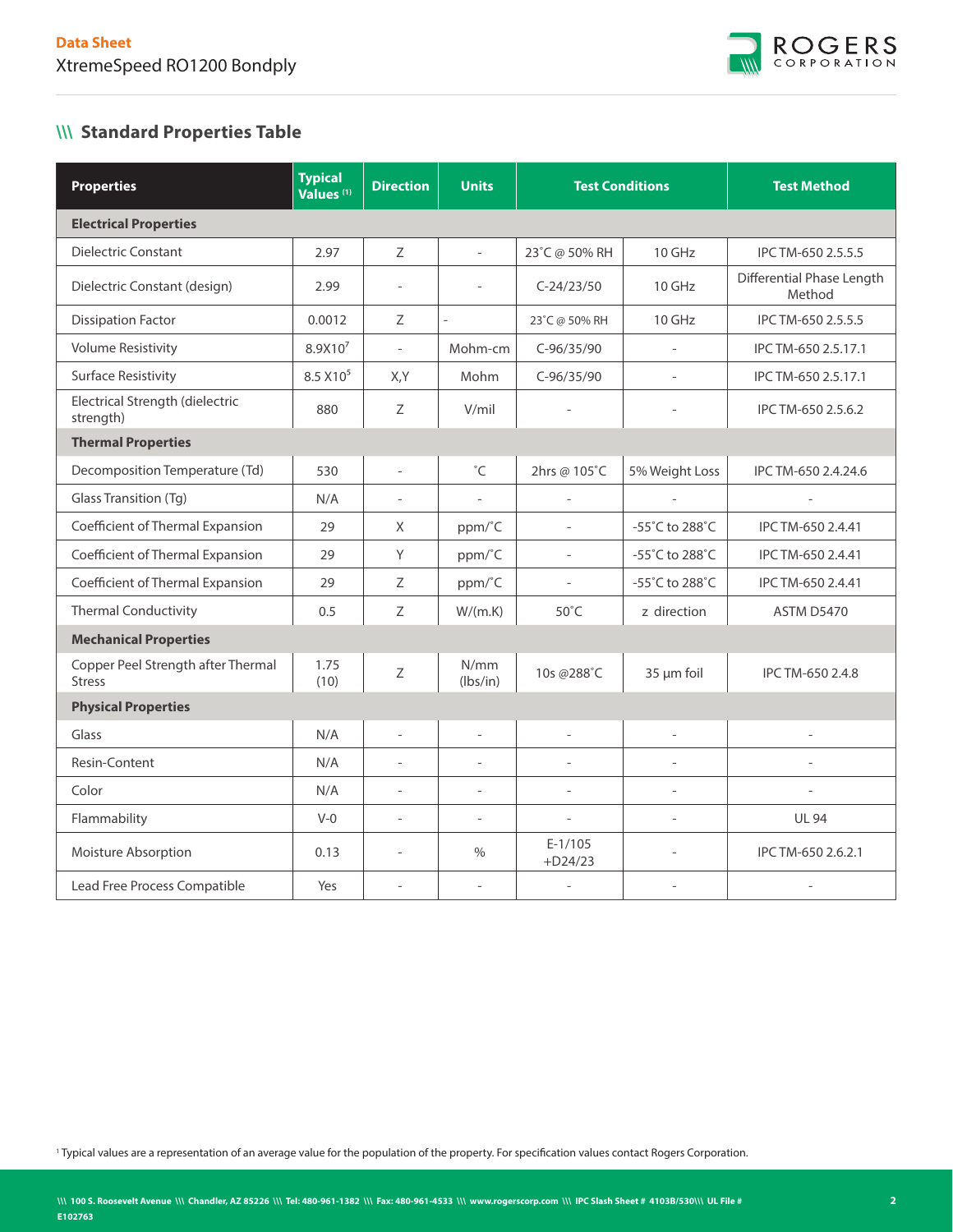

## **\\\ Design Dielectric Constant and Loss Table**

| <b>Frequency (GHz)</b>                          |              |        |        |        |        |        |        |        |        |        |        |  |
|-------------------------------------------------|--------------|--------|--------|--------|--------|--------|--------|--------|--------|--------|--------|--|
| <b>XtremeSpeed RO1200 Laminate</b><br><b>Dk</b> | $\mathbf{1}$ | 5      | 10     | 15     | 20     | 25     | 30     | 35     | 40     | 45     | 50     |  |
| 0.003''                                         | 3.14         | 3.11   | 3.10   | 3.09   | 3.08   | 3.08   | 3.07   | 3.07   | 3.07   | 3.06   | 3.06   |  |
| 0.004''                                         | 3.08         | 3.06   | 3.05   | 3.04   | 3.04   | 3.03   | 3.03   | 3.03   | 3.03   | 3.03   | 3.02   |  |
| 0.005''                                         | 3.09         | 3.07   | 3.07   | 3.06   | 3.06   | 3.06   | 3.06   | 3.05   | 3.05   | 3.05   | 3.05   |  |
| 0.006''                                         | 3.09         | 3.07   | 3.07   | 3.06   | 3.06   | 3.06   | 3.06   | 3.05   | 3.05   | 3.05   | 3.05   |  |
| 0.007''                                         | 3.09         | 3.07   | 3.07   | 3.06   | 3.06   | 3.06   | 3.06   | 3.06   | 3.06   | 3.06   | 3.06   |  |
| 0.008''                                         | 3.02         | 3.01   | 3.00   | 3.00   | 3.00   | 2.99   | 2.99   | 2.99   | 2.99   | 2.99   | 2.99   |  |
| 0.010''                                         | 3.05         | 3.04   | 3.03   | 3.03   | 3.03   | 3.03   | 3.03   | 3.03   | 3.02   | 3.02   | 3.02   |  |
| <b>XtremeSpeed RO1200 Laminate</b><br>Df        |              |        |        |        |        |        |        |        |        |        |        |  |
| <b>Dissipation Factor</b>                       | 0.0010       | 0.0011 | 0.0012 | 0.0013 | 0.0014 | 0.0015 | 0.0016 | 0.0017 | 0.0018 | 0.0019 | 0.0020 |  |
| <b>XtremeSpeed RO1200 Bondply Dk</b>            |              |        |        |        |        |        |        |        |        |        |        |  |
| $0.0025" - 0.005"$                              | 3.04         | 3.00   | 2.99   | 2.98   | 2.98   | 2.98   | 2.98   | 2.97   | 2.97   | 2.97   | 2.97   |  |
| <b>XtremeSpeed RO1200 Bondply Df</b>            |              |        |        |        |        |        |        |        |        |        |        |  |
| <b>Dissipation Factor</b>                       | 0.0008       | 0.0008 | 0.0009 | 0.0010 | 0.0010 | 0.0011 | 0.0011 | 0.0012 | 0.0013 | 0.0013 | 0.0014 |  |